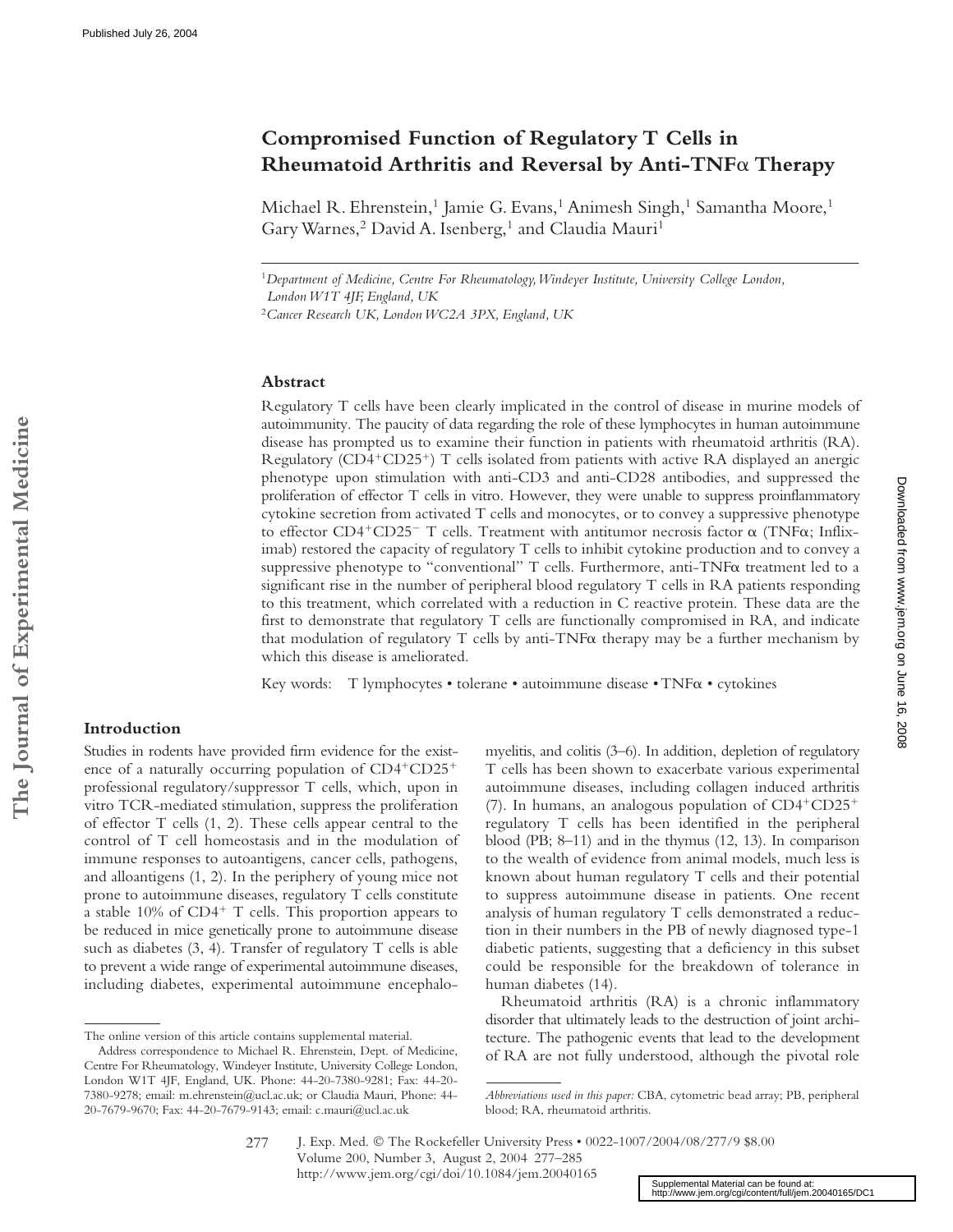that proinflammatory cytokines (i.e., such as  $TNF\alpha$ , IL-1 $\beta$ , IL-6, etc.) play in the induction and maintenance of this disease is well documented (15). Moreover, these cytokines are important in the homeostasis of T lymphocytes (16), including regulation of the CD4<sup>+</sup>CD25<sup>+</sup> regulatory T cell subset. In RA, the CD4<sup>+</sup>CD25<sup>+</sup> regulatory T cell subset represents  $\sim$  5–10% of the CD4<sup>+</sup> T cell population, and this population has been shown to suppress the in vitro proliferation of autologous CD4<sup>+</sup> T cells (17). Because proinflammatory cytokines are critical to the pathogenesis of RA, we postulated that regulatory T cells in active RA, although still capable of suppressing T cell proliferation, may be defective in controlling proinflammatory cytokine production. Therefore, we set out to investigate any changes in the function and/or number of regulatory T cells in the PB of patients with active RA and to determine if clinical response to anti- $TNF\alpha$  therapy results in changes in this cell population.

In this paper, we present evidence to suggest that regulatory T cells derived from patients with active RA are defective in their ability to suppress cytokine production and in their ability to convey a suppressive phenotype to  $CD4^+$ effector T cells. We go on to demonstrate that clinical response to anti-TNF $\alpha$ , but not conventional therapies, in RA patients is correlated with an increased number of PB regulatory T cells, suggesting a possible additional mechanism by which blockade of  $TNF\alpha$  results in amelioration of RA.

#### **Materials and Methods**

*Study Population.* 27 patients with active RA, fulfilling the revised classification criteria of the American College of Rheumatology for RA, were evaluated before and after anti-TNF $\alpha$ therapy (Infliximab was given at a dose of 3 mg/kg i.v. at weeks 0, 2, 6, and at every 8 wk in combination with stable doses of methotrexate 7.5–15 mg/wk orally) and stable nonsteroidal antiinflammatory drugs. Patients taking prednisolone were excluded from the study because steroids are known to affect lymphocyte function and CD25 expression (18). Only patients with a disease activity score of  $>5.1$  were treated with anti-TNF $\alpha$  therapy. Response was defined as a drop in the disease activity score of  $>1.2$ . Patients responding to conventional dosages of methotrexate (15- 25 mg/wk) were also included in this analysis.

*Antibodies.* The following Abs were used: FITC-conjugated anti-CD4 (RPAT4), Cy-Chrome–conjugated anti-CD25 (M-A251), and PE-conjugated anti-CD3 (UCHT1). Staining of MACS®-sorted T cells included the following: PE-conjugated, FITC-conjugated anti-CD3 (UCHT1); anti-CD4 (RPAT4); anti-CD25 (4E3); anti-CD28 (CD28.2); and anti–CTLA-4 (BNI3; all obtained from BD Biosciences). For T cell activation the stimulatory Abs, anti-CD3 (OKT3) and anti-CD28 (CD28.2; obtained from BD Biosciences) were used as indicated.

*Cell Isolation.* PBMCs were isolated by Ficoll-Paque Plus (Amersham Biosciences) gradient centrifugation. Cells were cultured in RPMI 1640 media supplemented with 2 nM L-glutamine, 5 mM Hepes, 100 U/ $\mu$ g/ml penicillin/streptomycin, 0.5 mM sodium pyruvate, 0.05 mM of nonessential amino acids (both obtained from Life Technologies), and 10% FCS (all obtained from BioWhittaker) in 96-well U-bottom plates (Nunc).

Non-CD4<sup>+</sup> T cells were stained using a biotin antibody cocktail (10  $\mu$ l/10<sup>7</sup> total cells), incubated for 10 min at 4<sup>o</sup>C, magnetically labeled with antibiotin microbeads  $(20 \mu l/10^7 \text{ total cells})$ , incubated for 15 min at  $4^{\circ}$ C, washed twice, and depleted over a MACS® LD column. CD4<sup>+</sup>CD25<sup>+</sup> T cells were directly labeled with anti-CD25 microbeads (10  $\mu$ l/10<sup>7</sup> CD4<sup>+</sup> cells), incubated for 15 min at  $4^{\circ}$ C, and positively selected using MACS® MS columns according to manufacturer's instructions (Miltenyi Biotec). T cell subpopulations of CD4+CD25+ T cells were used immediately after isolation. All the plate-bound anti-CD3 cultures received 104 irradiated PBMCs. In separate experiments, cells were isolated using a MoFlo cell sorter after staining using FITC-conjugated anti-CD4 and Cy-Chrome–conjugated anti-CD25. The purities of the populations obtained using these two methods of cell isolation are shown in Fig. S1, available at http://www.jem. org/cgi/content/full/jem.20040165/DC1.

*Cytokine Detection.* For analysis of intracellular cytokine production T cells were stimulated with either  $5 \mu g/ml$  of soluble anti-CD3/anti-CD28 or 1  $\mu$ g/ml of plate-bound anti-CD3/irradiated PBMCs for 48 h. 2  $\mu$ M monensin was added for the last 5 h. Staining of CD4 and CD25 surface expression was performed. Cells were washed, fixed, permeabilized, and stained for detection of intracellular cytokines using PE-conjugated anti-IFN $\gamma$ , TNF $\alpha$ , or IL-10. Alternatively, supernatants were collected, before the addition of monensin, and IL-2, IL-4, IL-5, IL-10, IFN $\gamma$ , and TNF $\alpha$  levels were measured by the cytometric bead array kit (CBA kit; BD Biosciences), according to the manufacturer's instructions.

*Proliferation Assay.* To assess proliferation of different CD4 subtypes,  $10<sup>5</sup>$  cells sorted of MACS purified T cells were incubated in complete medium with 1  $\mu$ g/ml of plate-bound anti-CD3, 1  $\mu$ g/ml of plate-bound anti-CD3, and 5  $\mu$ g/ml of soluble anti-CD28 or 5  $\mu$ g/ml of soluble anti-CD3/anti-CD28 in 96well U-bottom plates (Nunc). After 5 d of culture, [<sup>3</sup>H]Tdr was added for the remaining 8 h of culture. Proliferation was measured using a liquid scintillation counter.

*Flow Cytometric Analysis.* Immunofluorescence staining was performed after washing the cells twice with PBS plus 0.5% human serum albumin. Cells were incubated for 20 min at 4°C with each mAb (5  $\mu$ g/ml, 10<sup>5</sup> cells/test). After washing with cold PBS/human serum albumin, the indirectly labeled cells were incubated with FITC- and PE-conjugated second-step mAb for 20 min at  $4^{\circ}$ C, washed three times, and analyzed by flow cytometry (FACScalibur™, CELLQuest™ software; Becton Dickinson).

*Statistical Analysis.* Analysis for statistically significant differences was performed with Student's  $t$  test. p-values  $\leq 0.05$  were considered significant.

*Online Supplemental Material.* Fig. S1 shows the purity of the populations isolated using either a MoFlo cell sorter or a MACS® column as analyzed by FACS®. The clinical details of the patients studied are included in Table S1. Online supplemental material is available at http://www.jem.org/cgi/content/full/ jem.20040165/DC1.

# **Results**

*CD4*-*CD25*- *T Cells Isolated from RA Patients Are Anergic and Suppress the Proliferation of Effector T Cells.* To test the hypothesis that CD4<sup>+</sup>CD25<sup>+</sup> regulatory T cells isolated from active RA patients may be functionally defective compared with those isolated from healthy individuals, or from the same patients after anti-TNF $\alpha$  treatment, CD4+CD25+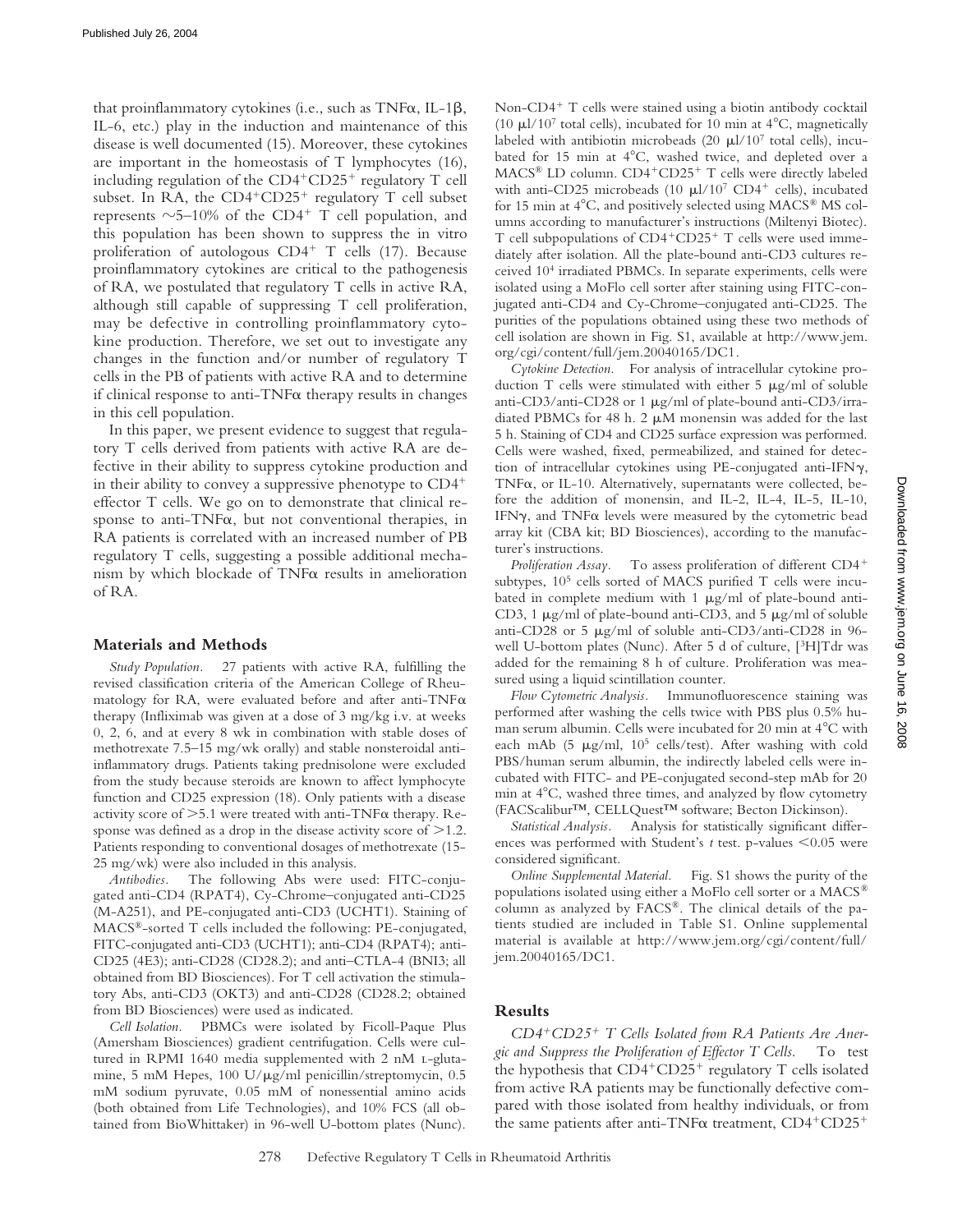

Figure 1. Regulatory T cells from the PB of patients with active RA can suppress proliferation but not proinflammatory cytokine production by effector T cells and monocytes. (A) PB was collected from patients with RA; MACS®-sorted CD4<sup>+</sup>CD25<sup>+</sup> T cells and CD4<sup>+</sup>CD25<sup>-</sup> T cells were cultured either alone or mixed at 1:3, 1:2, 1:1 ratio (10<sup>5</sup> cells/well) and stimulated with 1  $\mu$ g/ml of plate-bound anti-CD3, 1  $\mu$ g/ml of plate-bound anti-CD3/5  $\mu$ g/ml of soluble anti-CD28, and 5 g/ml soluble anti-CD3/anti-CD28 for 48 h. Proliferation after 5 d was determined by 3[H]Tdr incorporation. Results are expressed as mean  $\pm$  SEM of triplicate cultures. One out of five independent experiments is shown. (B) MACS®-sorted CD4+CD25+ and CD4+CD25-T cells isolated from 10 patients before and after anti-TNF $\alpha$  therapy (3 mo) with 5 patients responding to methotrexate therapy or 10 healthy controls were cultured alone or mixed at a 1:1 ratio (10<sup>5</sup> cells/well) and stimulated with 5 μg/ml of soluble anti-CD3/anti-CD28 for 48 h. Monocytes were stimulated with 10 ng/ml LPS for 48 h. 2  $\mu$ M monensin was added for the last 5 h of culture. Staining of CD4 and CD25 surface expression was performed and, subsequently, the cells were washed, permeabilized, and stained with PE-conjugated anti-TNF $\alpha$  or anti-IFN $\gamma$ . (C) Cytokines from the supernatants collected from the experiment (B) were measured by CBA. 1 out of 10 experiments is illustrated.

T cells were purified by MACS® sorting (as described in Materials and Methods) and cultured alone or mixed with CD4<sup>+</sup>CD25<sup>-</sup> T cells. Three different stimuli were used to reveal any possible defect in the CD4+CD25+ T cell population in the PB of patients with RA. The results in Fig. 1 A show that CD4<sup>+</sup>CD25<sup>+</sup> T cells isolated from active RA patients displayed an anergic phenotype and were able to inhibit the proliferation of effector CD4<sup>+</sup>CD25<sup>-</sup> T cells in a dose-dependent mode when different T cell receptor signal strengths were used.  $CD4+CD25+T$  cells isolated from active RA patients were capable of suppressing the proliferation of responder T cells to a similar level as found in

279 Ehrenstein et al.

healthy individuals or in the same group of patients 3 mo after anti-TNF $\alpha$  treatment (unpublished data).

*CD4*-*CD25*- *Regulatory T Cells Isolated from RA Patients Do Not Suppress Cytokines Produced by Effector T Cells.* As proinflammatory cytokines play an essential role in the pathogenesis of RA, next we assessed whether CD4- CD25- regulatory T cells, isolated before and after anti-TNF $\alpha$  treatment, were able to suppress proinflammatory cytokine production by effector T cells. Similar to the suppressive effects that regulatory T cells have on the proliferation of effector  $T$  cells, the high levels of  $TNF\alpha$  and IFN $\gamma$  synthesized by the responder CD4+ T cells were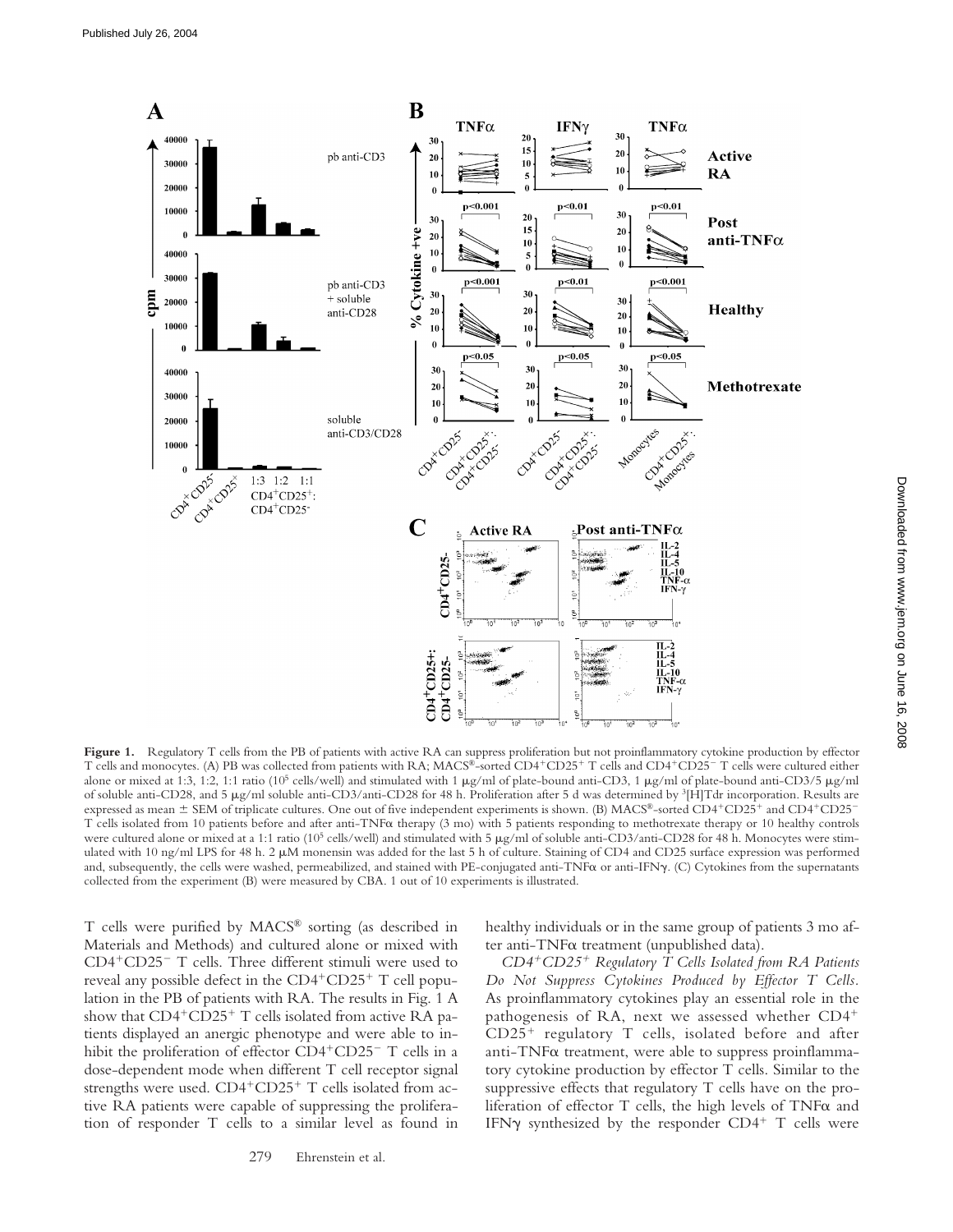suppressed after coculture with CD4<sup>+</sup>CD25<sup>+</sup> T cells derived from healthy or anti-TNF $\alpha$ –treated patients (Fig. 1 B). However, regulatory T cells isolated from patients with active RA failed to inhibit the production of these cytokines by  $CD4^+CD25^-$  effector T cells. Similarly, TNF $\alpha$ production by monocytes, a key producer of this cytokine in RA, was also markedly inhibited by CD4+CD25+ T cells isolated from healthy individuals and patients with RA after treatment. No IL-10 production was detected in any of the samples analyzed (unpublished data). The response of CD4-CD25- T cells isolated from patients responding to methotrexate treatment was included in this analysis. Although CD4+CD25+ T cells efficiently suppressed TNFa produced by monocytes, the ability to inhibit cytokines produced by effector T cells was less effective compared with  $CD4+CD25+$  T cells isolated from anti-TNF $\alpha$ treated patients (20–30% inhibition compared with 60– 70% inhibition after anti-TNF $\alpha$ ). To complement the results obtained by intracellular staining, cytokine production was also measured in the supernatants derived from the aforementioned experiments by CBA. In keeping with the results obtained from the intracellular staining, only regulatory  $T$  cells isolated from anti-TNF $\alpha$ –treated patients strongly suppressed  $TNF\alpha$  and IFN $\gamma$  released by effector CD4-CD25 T cells upon anti-CD3/CD28 stimulation in vitro. A reduction in IL-2 production was detected in both groups. Comparable results were obtained when platebound anti-CD3 and irradiated PBMCs were used instead of soluble stimuli (unpublished data).

*CD4*-*CD25high T Cells from Active RA Patients Are Functionally Defective.* The results described thus far are based on the use of populations of CD4<sup>+</sup>CD25<sup>+</sup> T cells purified with magnetic beads, containing mixtures of CD25high and CD25low cells. It has been shown previously that amongst CD4<sup>+</sup> T cells expressing CD25, only those expressing high levels of CD25 display regulatory function (10). To dissect which subset of CD4<sup>+</sup>CD25<sup>+</sup> T cells (high or low) was responsible for the suppressive effect on cytokines released by the effector T cells, CD4<sup>+</sup> T cells were sorted according to their CD25 expression (Fig. S1 A, available at http:// www.jem.org/cgi/content/full/jem.20040165/DC1). Results in Fig. 2 A demonstrate that the suppressive effect on cytokine production resides in the CD4-CD25high T cell fraction when isolated from anti-TNF $\alpha$ –treated patients. In contrast, the CD4<sup>+</sup>CD25<sup>high</sup> T cells from patients with active RA were unable to suppress  $TNF\alpha$  and IFN $\gamma$  produced by CD4+CD25<sup>-</sup> T cells. No differences were found in TNF $\alpha$  or IFN $\gamma$  produced by CD4<sup>+</sup>CD25<sup>high</sup> T cells isolated from patients before or after anti-TNF $\alpha$  treatment. Cytokines were also measured in the culture supernatants by CBA, and the results in Fig. 2 B reproduce the aforementioned findings. In agreement with the suppression of proliferation results shown in Fig. 1 A, regulatory T cells irrespective of their provenance strongly suppressed the production of IL-2 released by autologous effector T cells. No consistent changes in IL-5, IL-4, and IL-10 were found in the different samples analyzed (unpublished data). Together,



Figure 2. The regulatory defect resides within the CD4<sup>+</sup>CD25high T cell population. (A) The CD4+CD25-, CD4+CD25low, CD4+CD25high population were FACS®-sorted (MoFlo) from an active RA patient before treatment (white columns) and a responding RA patient (black columns) receiving anti-TNF $\alpha$  therapy using the indicated gates is depicted in Fig. S1. The CD4<sup>+</sup>CD25<sup>high</sup> and the CD4<sup>+</sup>CD25<sup>low</sup> T cells were cultured alone or with  $CD4^+CD25^-$  responder T cells ( $5 \times 10^4$  cells/well) and stimulated with 5  $\mu$ g/ml of soluble anti-CD3/anti-CD28 for 48 h. 2  $\mu$ M monensin was added for the last 5 h of culture. Cells were stained to detect intracellular TNF $\alpha$  and IFN $\gamma$  in a similar fashion to those in Fig. 1 B. Mean  $\pm$  SEM of three patients before and after anti-TNF $\alpha$  therapy is shown. (B) Cytokines from the supernatants collected from the experiments from the three patients before and after anti-TNF $\alpha$  treatment (A) were measured by CBA and shown separately in each of the panels.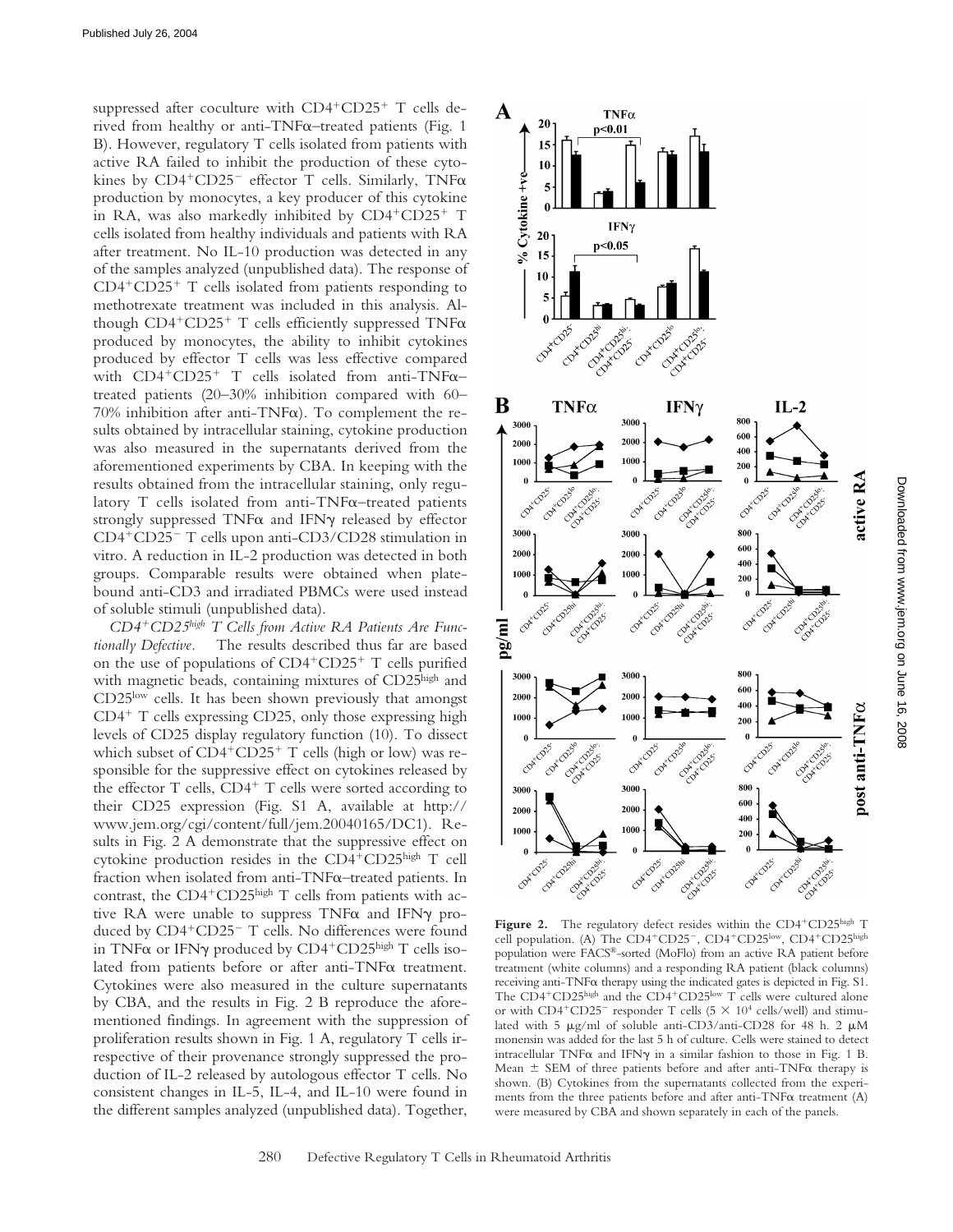

these results demonstrate that regulatory T cells isolated from patients with active RA are "compromised" at least in terms of their ability to suppress proinflammatory cytokine production by responder T cells as well as from monocytes.

Next, we investigated the possibility that effector T cells are resistant to the suppressive effect exerted by the regulatory T cells in patients with RA. CD4<sup>+</sup>CD25<sup>-</sup> or CD4-CD25high T cells from patients before therapy were cultured with either CD4+CD25high T cells or with CD4+CD25<sup>-</sup> T cells isolated 3 mo after therapy. The results in Fig. 3 show that  $CD4^+CD25^{\text{high}}$  T cells from active RA patients were unable to suppress the production of cytokines released by effector T cells isolated after anti-TNF treatment. In contrast, 3 mo after anti-TNF $\alpha$  therapy, CD4-CD25high T cells regained their ability to inhibit IFN $\gamma$  and TNF $\alpha$  released by autologous effector T cells from active RA patients. The same conclusion could be drawn whether the cultures were stimulated with soluble anti-CD3/anti-CD28 (Fig. 3, top) or plate-bound anti-CD3 (Fig. 3, bottom). Therefore, our data demonstrate that CD4<sup>+</sup>CD25high T cells are functionally defective in RA patients and the lack of suppression is not due to effector T cell resistance.

In the next experiment, we wished to establish whether the recovery in function mediated by anti-TNF $\alpha$  therapy is cell contact dependent and cytokine independent. In coculture experiments, freshly isolated CD4<sup>+</sup>CD25<sup>-</sup> T cells were separated in transwell chambers from CD4<sup>+</sup>CD25high T cells. Prevention of cell contact abolished their suppressive capacity (Fig. 4 A). Next, we investigated whether addition or neutralization of  $TNF\alpha$  in vitro affects regulatory  $T$  cells. The results in Fig. 4 B demonstrate that the addition of TNF $\alpha$  to the coculture system did not alter the suppressive function of regulatory T cells isolated after anti-TNF $\alpha$ treatment. In vitro neutralization of  $TNF\alpha$  (Infliximab) was not sufficient to restore the defect in CD4<sup>+</sup>CD25<sup>high</sup> T cell– mediated suppression (unpublished data).

*Depletion of CD4*-*CD25*- *T Cells from PB Isolated from Anti-TNF–treated Patients Results in an Increase in TNF Levels and in an Inhibition of IL-10 Production.* Next, we evaluated how CD4<sup>+</sup>CD25<sup>+</sup> T cell depletion influences

Figure 3. CD4<sup>+</sup>CD25high T cells from patients with active RA fail to suppress cytokines produced by CD4<sup>+</sup>CD25<sup>-</sup> T cells derived from the same patient either before or after anti-TNF $\alpha$  therapy. CD4+CD25high and  $CD4^+CD25^-$  T cells  $(5 \times 10^4 \text{ cells}/$ well) isolated from patients with active RA  $(n = 3)$  or from patients responding to anti-TNF $\alpha$  therapy ( $n = 3$ ) were mixed and stimulated with  $5 \mu g/ml$  of soluble anti-CD3/anti-CD28 (top) or with 1 mg/ml of plate-bound anti-CD3 (bottom). Supernatants were analyzed by CBA. The results indicate the percentage of inhibition of the cytokine production relative to the CD4+CD25- T cells stimulated alone. One out of two experiments is shown.



Figure 4. The inhibitory effect of CD4<sup>+</sup>CD25high T cells requires cell contact and is not affected by the addition of  $TNF\alpha$  in vitro. (A) CD4<sup>+</sup>CD25high and responder T cells derived from patients responding to anti-TNF $\alpha$  therapy were stimulated with 5 mg/ml of soluble anti-CD3/ anti-CD28 either with or without the use of a transwell membrane to prevent cell contact. (top)  $2 \mu M$  monensin was added for the last  $5 h$  of culture, and cells were stained for detection of intracellular cytokine production. (bottom) Cytokines from the supernatants collected from the same experiment were measured by CBA. (B) CD4<sup>+</sup>CD25high and CD4+CD25- T cells isolated from healthy as well as responding patients were cultured 1:1 ratio, upon anti-CD3/anti-CD28 stimulation, in the presence of different concentrations of  $TNF\alpha$ . The percentage of suppression of cytokine production was calculated in each individual. One out of two experiments is shown.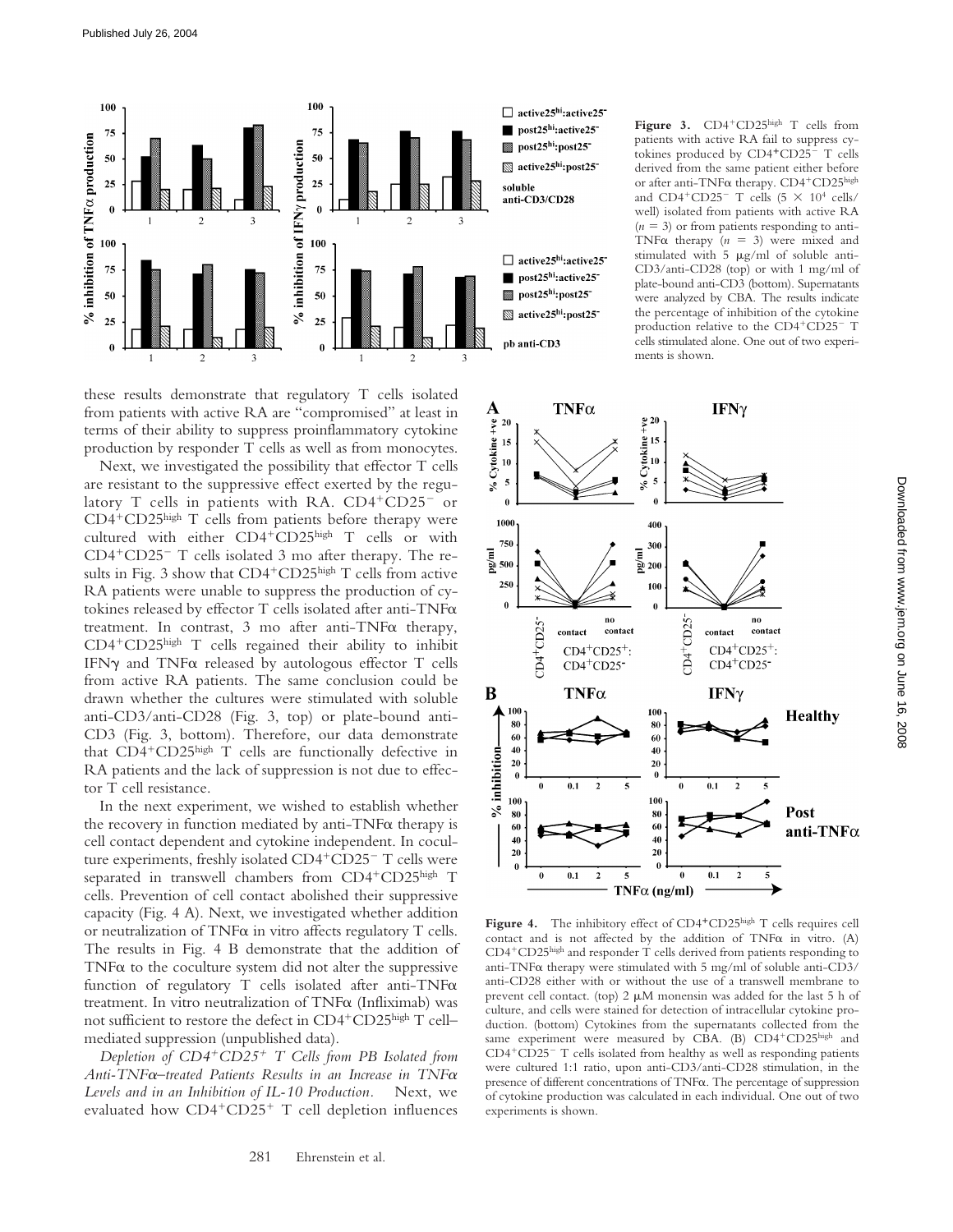

Figure 5. Effect of depletion of CD4<sup>+</sup>CD25<sup>+</sup> T cells from PBMCs on TNF $\alpha$  and IL-10 production from the same patient before and after treatment. Total PBMCs or PBMCs depleted of CD25<sup>+</sup> cells (by MACS® sorting) were stimulated with 5  $\mu$ g/ml of soluble anti-CD3/anti-CD28 for 48 h.  $2 \mu$ M monensin was added for the last 5 h of culture. Staining of CD4 and CD25 surface expression was performed. Cells were permeabilized and stained with PE-conjugated anti-TNF $\alpha$  or anti-IL-10. Results from three patients before and after therapy and three healthy individuals are shown.

the cytokine profile of PB before and after anti-TNF treatment. PB from patients with active RA synthesized high levels of TNF $\alpha$ , but no IL-10 (Fig. 5). After treatment, a reduced amount of  $TNF\alpha$  and an increased number of IL-10–secreting cells were detected in PB. After depletion of CD4<sup>+</sup>CD25high T cells from PB derived from patients with active RA, there was no change in the percentage of cells producing  $TNF\alpha$  or IL-10, whereas a fivefold increase in TNF $\alpha$  and a >10-fold reduction in IL-10 production occurred when regulatory T cells were depleted from anti-TNF $\alpha$ -treated RA patients. Analysis of PB from healthy individuals gave similar results to patients responding to anti-TNF $\alpha$  therapy. These results provide additional evidence that regulatory T cells from patients with active RA are ineffective in terms of suppressing  $TNF\alpha$  release and that this function is restored after treatment.

*CD4*-*CD25*- *Regulatory T Cells from Active RA Patients Lack the Ability to Convey Suppressor Activity to Effector T Cells: Restoration after Anti-TNF* $\alpha$  Treatment. The generation of newly formed regulatory T cells may be a further mechanism by which regulatory T cells could control autoreactive T cells and the consequent inflammation. It has been shown recently that regulatory T cells, isolated from healthy individuals, convey a suppressive phenotype to "conventional" activated T cells (19). To explore this possibility in patients with RA, we tested the capacity of regulatory T cells, isolated before and after treatment, to convey a suppressive phenotype to CD4+CD25- T cells. CD4+CD25+ T cells were isolated as previously men-

tioned and cultured 1:1 with the CD4<sup>+</sup>CD25 T cell fraction in the presence of soluble anti-CD3/anti-CD28. After 3 d, CD4<sup>+</sup>CD25<sup>+</sup> T cells were depleted, and the remaining negative fraction (CD4+CD25<sup>-</sup>) was cultured 1:1 with freshly isolated autologous CD4<sup>+</sup>CD25<sup>-</sup> T cells for an additional 5 d. In agreement with results reported from Jonuleit et al. (19), the resulting CD4<sup>+</sup>CD25<sup>-</sup> T cell fraction purified from healthy or anti-TNF $\alpha$ –treated patients suppressed the proliferation of freshly isolated autologous T cells (Fig. 6). In contrast, similarly prepared CD4+CD25-T cells from patients with active RA showed no suppressive activity on freshly isolated T cells, suggesting that regulatory T cells from these patients are unable to imprint a "suppressive" phenotype onto the CD4+CD25- T cells. As an additional control, we also depleted CD4+CD25+ T cells (which should represent the newly activated T cells) from the CD4<sup>+</sup>CD25<sup>-</sup> T cells cultured alone, and replated with freshly isolated CD4<sup>+</sup>CD25<sup>-</sup> T cells. No suppressive phenotype was acquired under these experimental conditions (unpublished data), confirming that this phenomenon is regulatory T cell dependent. These results demonstrate that regulatory T cells isolated from patients with active RA are unable to inhibit the production of proinflammatory cytokines and to induce the differentiation of additional populations of suppressor cells.



Figure 6. Only CD4<sup>+</sup>CD25<sup>+</sup> regulatory T cells derived from patients treated with anti-TNF $\alpha$ , but not from patients with active RA, convey a suppressive phenotype to effector T cells. MACS®-sorted CD4+CD25+ T cells and CD4<sup>+</sup>CD25<sup>-</sup> T cells were cultured either alone or mixed at a 1:1 ratio ( $10^5$  cells/well) and stimulated with 1  $\mu$ g/ml of soluble anti-CD3 and 2 µg/ml anti-CD28. After 5 d of culture, CD4+CD25+ T cells were depleted and the remaining CD4+CD25<sup>-</sup> T cells were replated 1:1 with freshly isolated autologous CD4+CD25<sup>-</sup> T cells in the presence of anti-CD3 and anti-CD28 for an additional 3 d (third column). 3[H]Tdr was added for the final 8 hof culture (expressed as mean  $\pm$  SEM of triplicate cultures). Results from three patients before and after therapy and three healthy individuals are shown.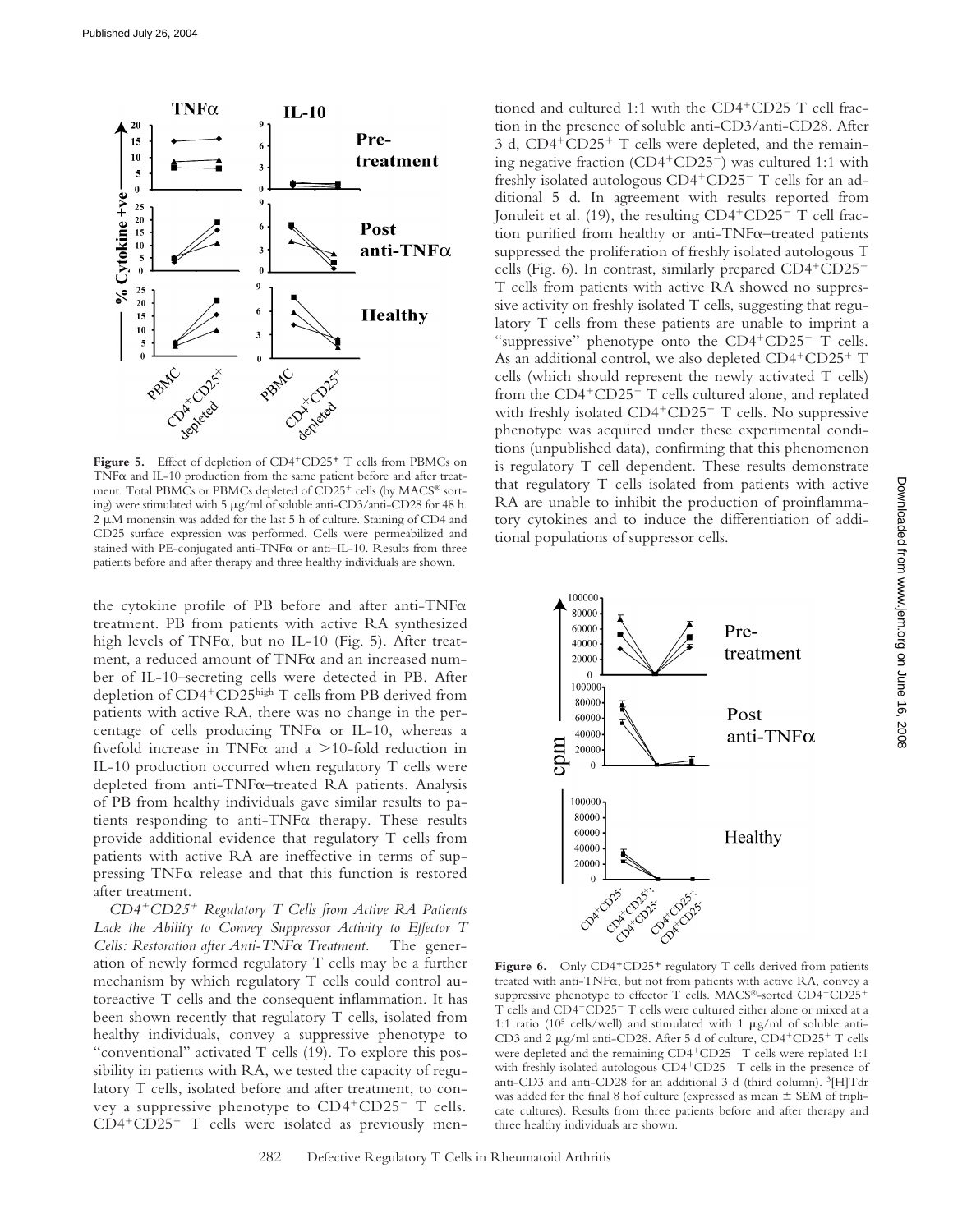

Figure 7. Increase in CD4<sup>+</sup>CD25high T cells in the PB of RA patients responding to anti-TNF $\alpha$  therapy. (A) The percentage of CD4<sup>+</sup> T cells expressing  $CD25<sup>high</sup>$  was followed in four anti-TNF $\alpha$  responder (dashed line) and four nonresponder (solid line) patients with RA before and after treatment. (B) Analysis of larger group of patients treated with anti-TNF  $(n = 27)$ , methotrexate alone  $(n = 6)$ , and healthy controls  $(n = 8)$ . CD4<sup>+</sup>CD25high and (C) CD4<sup>+</sup>CD25low T cells (as defined in Fig. S1 A). (D) Scatter plot showing a significant correlation between the C reactive protein and the percentage of CD4<sup>+</sup>CD25high T cells before and after treatment (P < 0.001,  $r^2 = 0.5278$ ).

The Frequency of CD4<sup>+</sup>CD25<sup>high</sup> T Cells Is Higher in Anti-*TNF–responding Patients Compared with the Same Patients before Treatment.* Finally, we monitored the numbers of regulatory T cells in patients with RA, before and after treatment (Table S1, available at http://www.jem.org/ cgi/content/full/jem.20040165/DC1). The expression of CD25high/low on CD4<sup>+</sup> T cells was initially examined in four responding and four nonresponding patients during the first 3 mo of treatment using FACS® analysis. Although the percentage of CD4<sup>+</sup>CD25high T cells increased over time in those patients who responded to anti-TNF $\alpha$ therapy, there was no change in the percentage of CD4- CD25high T cells in the four nonresponding patients (Fig. 7 A). The percentage of this population continued to rise in three out of the four responding patients 6 wk after the first infusion of Infliximab and remained stable after 3 mo of treatment (unpublished data). The subsequent analysis in a larger cohort of patients, including those responding to methotrexate therapy, revealed that the percentage of both CD4<sup>+</sup>CD25<sup>high/low</sup> T cells was significantly increased in anti-TNF $\alpha$ –responding patients compared with the levels measured in those with active RA, methotrexatetreated patients, and healthy controls (Fig. 7, B and C). Active RA patients also showed an increased percentage of CD4<sup>+</sup>CD25<sup>low</sup> T cells, which likely reflects increased activation of CD4<sup>+</sup> T cells, and does not represent any changes

in the regulatory T cell population, in accordance with our (Fig. 2) and previously published data indicating that the regulatory CD4- T subset is largely found within the CD25high subset (10). The methotrexate-treated individuals were matched to the responding anti-TNF $\alpha$ –treated patients with respect to their response to treatment. Consistent with previous results, no reduction in numbers of regulatory T cells was measured in patients with active RA compared with healthy individuals (17), suggesting that numerical deficiency is unlikely to be responsible for any break in immune tolerance in RA, as has been suggested in some mouse models of autoimmune disease (3, 4), and in patients with type 1 diabetes mellitus (14). No differences in CD4<sup>+</sup>CD25high/low expression were detected in patients with RA who failed to respond to anti-TNF $\alpha$  therapy compared with healthy controls. A significant correlation between the CRP, a measure of rheumatoid disease activity, and the percentage of CD4-CD25high T cells (but not CD4<sup>+</sup>CD25<sup>low</sup>) confirmed the relationship between a response to anti-TNF $\alpha$  therapy and an expansion in this cell population (Fig. 7 D). In agreement with previous papers, there was no significant change in the absolute numbers of CD4- T cells in PBMCs before treatment and 3 mo after anti-TNF $\alpha$  treatment, indicating that the changes in percentages observed in CD4+CD25+ T cells reflected alterations in the absolute numbers of cells (20).

# **Discussion**

The data presented here provide new insight into the biology of regulatory T cells within the context of a human autoimmune disease. CD4<sup>+</sup>CD25high T cells isolated from patients with active RA, although still anergic, show compromised function as demonstrated by their inability to regulate proinflammatory cytokines released by effector T cells and monocytes. After Infliximab treatment, regulatory T cell–mediated suppression was restored to the level found in healthy individuals, whereas only a partial restoration was seen in regulatory T cells isolated from patients responding to methotrexate. Although it is well documented that Infliximab blocks both soluble and transmembrane TNF $\alpha$ , resulting in a strong inhibition of other proinflammatory cytokines, there is no unanimity about the effects of methotrexate on cytokine production in RA (21, 22). If proinflammatory cytokines are not efficiently suppressed in methotrexate-treated patients, this could have a deleterious effect on the function of regulatory T cells, thus explaining the different level of regulatory T cell–mediated inhibition in patients treated with these two therapies.

It is unclear why regulatory T cells isolated from RA patients are unable to suppress lymphocyte and monocyte cytokine production. One possibility is that the presence of TNF $\alpha$  as well as other proinflammatory cytokines may hinder the ability of regulatory T cells to prevent autoimmune disease. In a recent paper that examined the role of this cytokine with respect to regulatory  $T$  cells,  $TNF\alpha$  impaired the ability of regulatory T cells to suppress disease in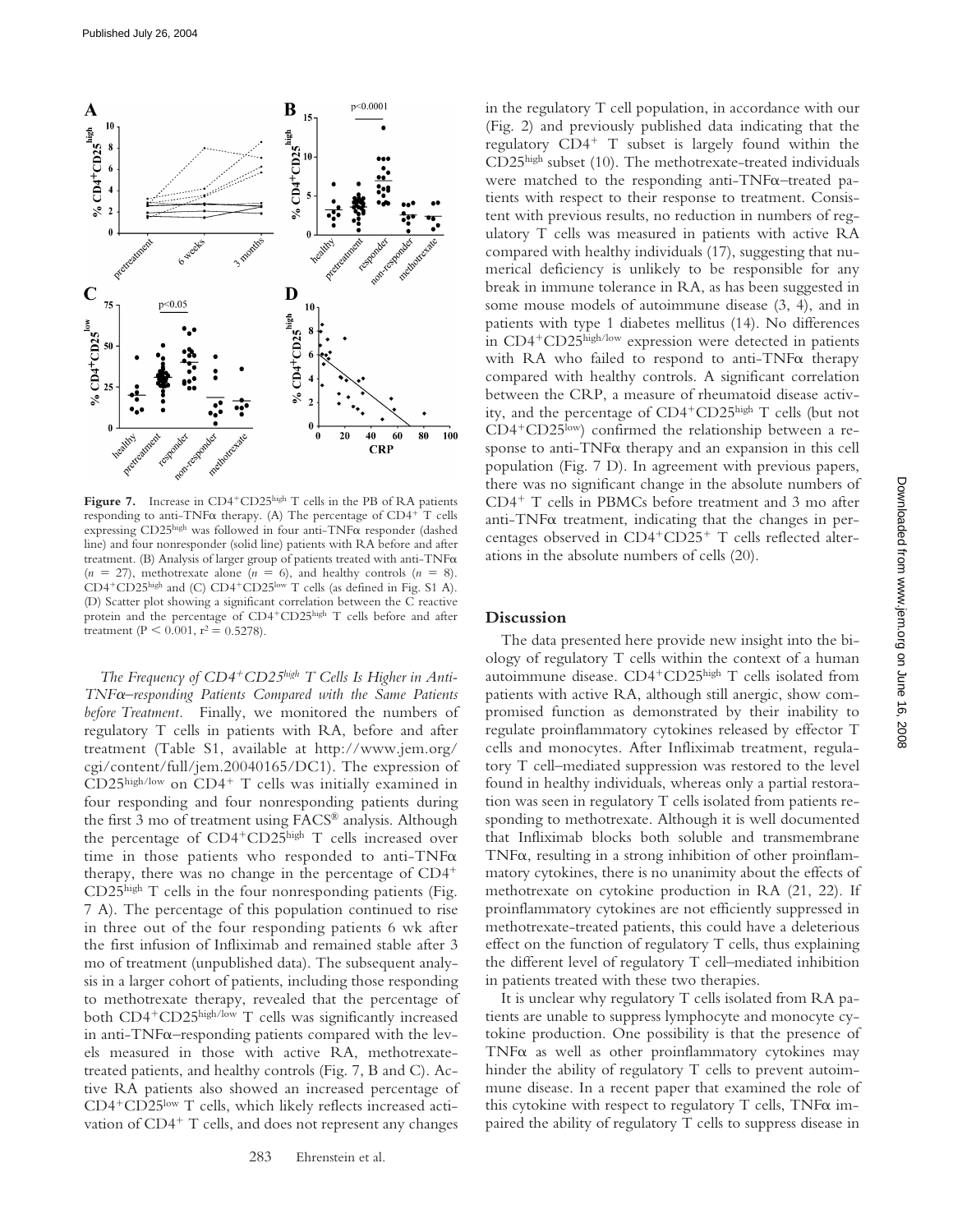the NOD mouse model of diabetes (4). These authors suggested that endogenous levels of  $TNF\alpha$  might act centrally in the thymus to mediate these effects on regulatory T cells. Pertinent to their hypothesis is the recent observation that CD4-CD25- T cells derived from the thymus of healthy donors have an increased expression of TNFRII compared with CD4<sup>+</sup>CD25<sup>-</sup> T cells (12), which might result in an increased susceptibility of regulatory T cells to the actions of TNF $\alpha$ . However, our in vitro data do not lend support to a direct effect of  $TNF\alpha$  on regulatory  $T$  cells because, after exposure to a gradient of  $TNF\alpha$  concentration alone, regulatory T cells were still viable and functionally active. These results indicate that more complex mechanisms are likely to operate in vivo. That regulatory T cells isolated from patients affected by chronic inflammatory disorders show altered function is not only peculiar to RA. Indeed, it has been reported recently that regulatory T cells isolated from the PB of patients with multiple sclerosis are functionally defective in terms of their ability to suppress proliferation and cytokines production by activated T cells (23). This finding, together with our data, might shed some light on the role that regulatory T cells play in controlling the maintenance of peripheral tolerance and in the prevention of human autoimmunity.

It has been speculated previously that the spreading of suppression from CD4<sup>+</sup>CD25<sup>+</sup> T cells to responder T cells is an important mechanism by which regulatory T cells exert their effect in the maintenance of peripheral tolerance (19). This is an attractive explanation for how such small numbers of cells could prevent autoimmune disease. Our in vitro data suggest that, unlike regulatory T cells from healthy individuals, those derived from active RA patients cannot convey a suppressive phenotype to activated T cells. To our knowledge, this is the first time that this phenomenon has been shown to be impaired in an autoimmune disease. This defect could have a significant impact on the regulation of RA pathology because it is likely that the generation of newly formed (and fully functional) suppressor T cells is critical to control autoimmunity.

In searching for the mechanism by which these regulatory T cells act, we found that the suppression of cytokine production by regulatory T cells after treatment was contact dependent, and soluble factor independent as neutralization of IL-10 and  $TGF\beta$  did not alter their suppressive function (unpublished data). However, depletion of CD4<sup>+</sup> CD25- T cells from treated PB led to a reduction in the number of IL-10–secreting cells. This suggests that the production of IL-10 may be dependent on the presence of regulatory T cells, but that its release is by another population such as a subset of suppressor cells that do not express CD25. It has been suggested that  $CD4+CD25+$  T cells may actively promote the differentiation of Tr1 cells that mediate their suppression through production of IL-10 (24). As IL-10 is widely known for its antiinflammatory properties, it is tantalizing to hypothesize that the increase in this cytokine, previously reported in anti- $TNF\alpha$ –treated patients (20, 25), is orchestrated by regulatory T cells whose

function has been restored. Interestingly, we were unable to detect IL-10 in any of the T cell populations analyzed, suggesting that the production of IL-10 depends on the interaction of a variety of cell types (and/or their soluble products) present in whole PBMCs.

The other major finding described in our paper is the increased regulatory T cell number in RA patients treated with anti-TNF $\alpha$ , which significantly correlated with a reduction in CRP value. It is tempting to speculate that the increase in regulatory T cells in responding patients is important in the amelioration of disease and may help to differentiate between responder and nonresponder patients because the changes occur within 6 wk of initiation of therapy. It is conceivable that  $TNF\alpha$  has a direct effect on regulatory T cell viability, such as the induction of apoptosis (26), which would explain the increased number of regulatory  $T$  cells after  $TNF\alpha$  neutralization. As aforementioned, our in vitro data do not support this hypothesis. Moreover, we found no reduction in regulatory T cell numbers in patients with active RA compared with healthy donors, suggesting that neither apoptosis, nor any other direct effect on regulatory T cell numbers, are the primary mechanisms by which  $TNF\alpha$  is acting. The lack of difference in CD25high regulatory T cell numbers found in active patients, compared with healthy individuals, needs more careful study, as the CD25high regulatory T cells derived from active RA could be "contaminated" by recently activated CD4<sup>+</sup> T cells, which would mask the total number of regulatory T cells. Indeed, human CD4+CD25+ T cells are not a homogenous population and contain nonsuppressive fractions (10, 27). Of equal importance to the issues already raised is the possibility that an increase in regulatory T cells may have deleterious consequences, in particular an increased susceptibility to infections, which is a major issue in patients receiving anti-TNF $\alpha$  therapy (28).

Further studies are required to elucidate the mechanisms that underlie these observations in patients with RA, and to relate the clinical and immunological responses in patients receiving anti-TNF $\alpha$  therapy. Restoration of the function of regulatory T cells or transfer of fully competent regulatory T cells could be a useful therapeutic tool in the treatment of RA (29).

We thank Dr. L. Wedderburn for helpful comments on the paper. This work was supported by the Arthritis Research Campaign

and The Wellcome Trust. The authors have no conflicting financial interests.

*Submitted: 27 January 2004 Accepted: 18 June 2004*

### **References**

1. Sakaguchi, S., N. Sakaguchi, J. Shimizu, S. Yamazaki, T. Sakihama, M. Itoh, Y. Kuniyasu, T. Nomura, M. Toda, and T. Takahashi. 2001. Immunologic tolerance maintained by CD25+ CD4+ regulatory T cells: their common role in controlling autoimmunity, tumor immunity, and transplantation tolerance. *Immunol. Rev.* 182:18–32.